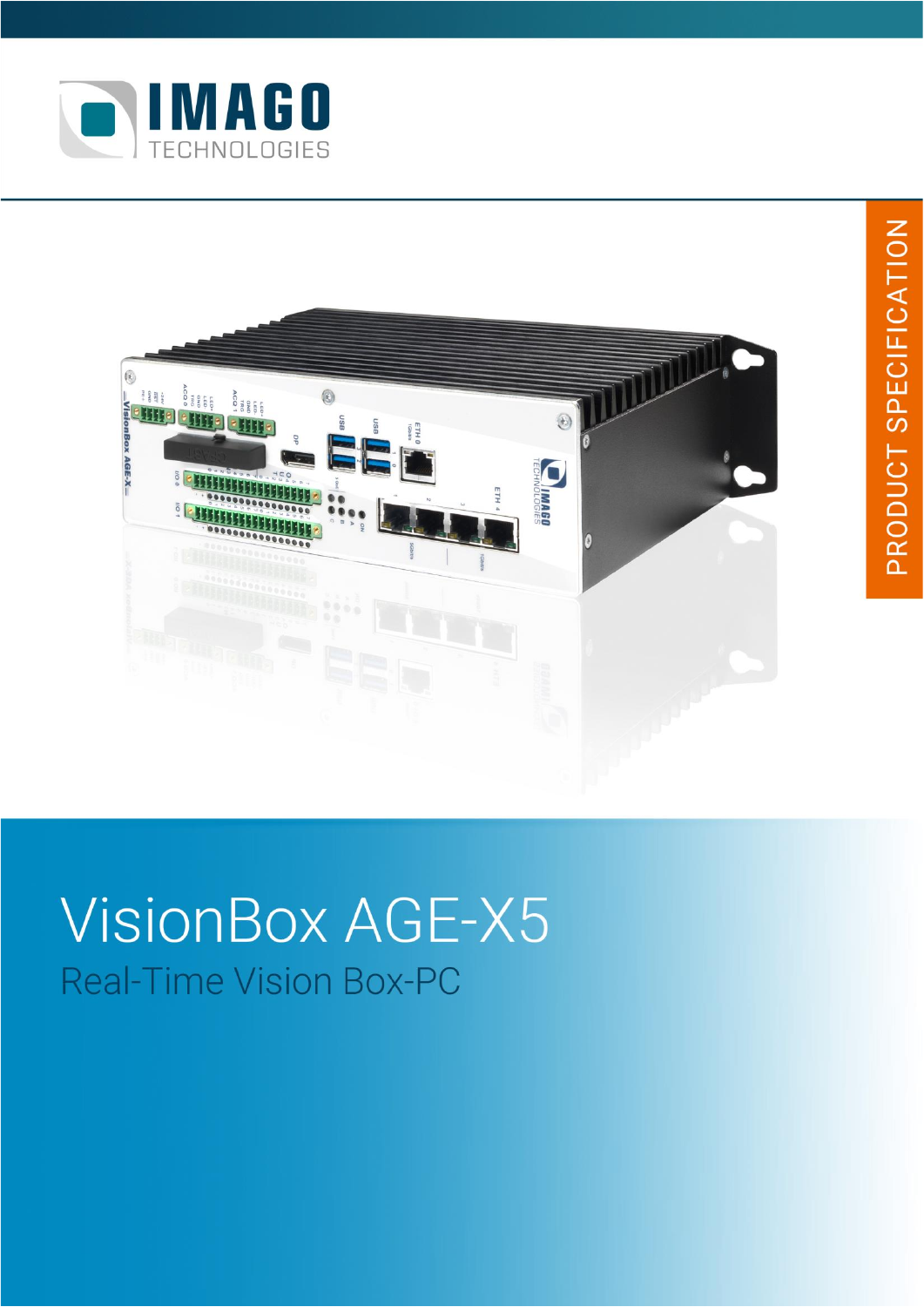

### REAL-TIME VISION BOX-PC Vision Box AGE-X5

The VisionBoxes AGE-X of the 5th generation consist of IMAGO's unique Real-Time Communication Controller (RTCC) and Intel i-core processors. Vision Interfaces are Camera Link (up to  $1 \times$  Deca or  $2 \times$  Base), Quad-GigE with optional Triggerand-Power-over-Ethernet, 5GBase-T-Ethernet, current-driven outputs for LED lighting, RS-422 for encoder-In- & Output and digital I/Os.

#### Key Features

- Trigger-over-Camera-Link
- **·** Trigger-over-Ethernet
- **LED Controller and Camera Trigger Lines**
- RS-422 In/Out for encoder
- 
- Computing power: up to Quad-core i7 with 65 W TDP
- Windows 10 IoT / Debian based Linux
- **Embedded system / fanless design**
- **•** Long-term availability

#### Specializing in GigE cameras

| Camera Interface                                      | 4 x GigE Vision [Option: 2 x 5GBase-T & 2 x GigE Vision]                 |  |
|-------------------------------------------------------|--------------------------------------------------------------------------|--|
| Camera Power Supply                                   | [Option: $4 \times$ Power-over-Ethernet]                                 |  |
| Camera Trigger                                        | 2 or 4 x separate channel [& Option 4 x Real-Time Trigger-over-Ethernet] |  |
| LED Controller ( $\frac{1}{2}$ Acontinuous / 6 Apeak) | 2 or $4 \times$ current-controlled                                       |  |
| Encoder Interface RS-422                              | 0 or $4 \times$ Input                                                    |  |

#### Specializing in Camera Link cameras

| Camera Interface                                                               | 1 x Deca/Full/Medium/Base [Option: $2 \times$ Base] with $2 \times$ SDR 26 |  |
|--------------------------------------------------------------------------------|----------------------------------------------------------------------------|--|
| Camera Power Supply                                                            | Power-over-Camera-Link                                                     |  |
| LED Controller ( $\frac{1}{2}$ A <sub>continuous</sub> / 6 A <sub>Peak</sub> ) | 0 or 2 $\times$ current-controlled                                         |  |
| Encoder Interface RS-422                                                       | $3 \times$ Input / $3 \times$ Output (for daisy chain)                     |  |

#### Standard Interfaces

| Digital I/O             | $8 \times$ Input / $8 \times$ Output or 16 $\times$ Input / 16 $\times$ Output, opto-isolated, 24V |
|-------------------------|----------------------------------------------------------------------------------------------------|
| Ethernet for LAN        | $1 \times 1000$ Mbit/s [Option: $3 \times 1000$ Mbit/s]                                            |
| <b>USB 3.0</b><br>port) | $4 \times$ for external peripherals (Ask for IMAGO's recommendations using USB as a camera         |
| <b>USB 2.0</b>          | $2 \times$ under service hatch for dongles                                                         |
| DisplayPort, 60 Hz      | Ϊ×                                                                                                 |
| Mini PCIe               | $1 \times (e.g.$ for field bus, Dual-GigE, )                                                       |

#### © IMAGO Technologies GmbH

Strassheimer Str. 45; 61169 Friedberg; Germany; Tel. +49-6031-6842611 www.imago-technologies.com[; info@imago-technologies.com](mailto:info@imago-technologies.com) example of the example of the Page 1



Digital In/Out with opto-isolators **South Accord Party Configuration**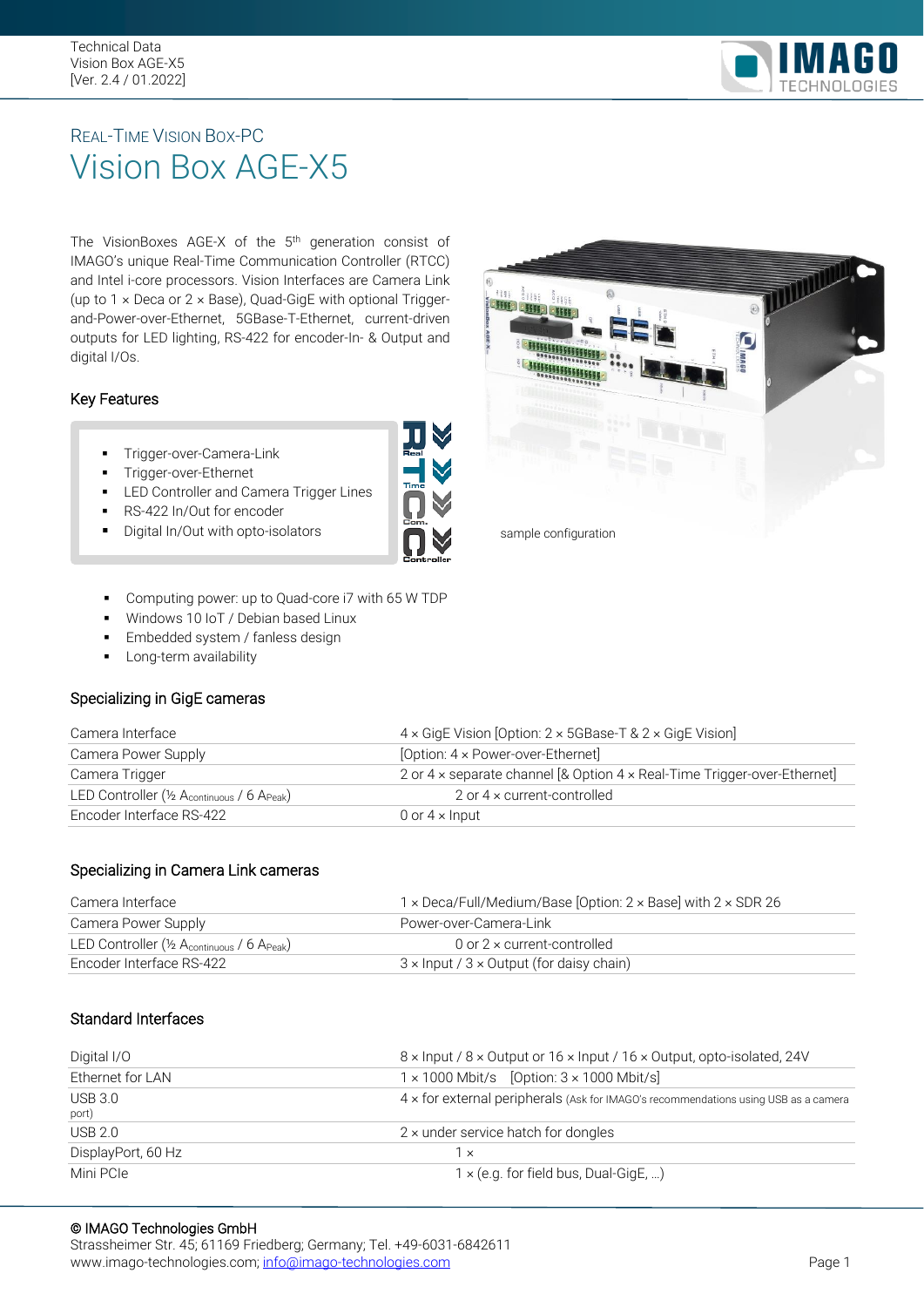

#### Processor / Storage

| Low                                                          | Mid       | High              |  |
|--------------------------------------------------------------|-----------|-------------------|--|
| G3900                                                        | i5-6500TE | i7-7700           |  |
| $2 \times 4$ GB DDR4 - $2 \times 16$ GB DDR4                 |           |                   |  |
| $1 \times$ CFast $\geq 120$ GB                               |           |                   |  |
|                                                              |           |                   |  |
| 32 W                                                         | 65W       | 105W              |  |
| 18 $V_{DC}$ – 30 $V_{DC}$                                    |           |                   |  |
| 1.4A                                                         | 3.2A      | 5.3 A             |  |
| $+5 °C$ +45 °C                                               |           | $+5 °C = +40 °C$  |  |
| 2400q                                                        |           | 3500 <sub>q</sub> |  |
| 230 mm × 164 mm × 77 (97*2) mm                               |           |                   |  |
| Mounting Plate: 274 mm × 77 mm                               |           |                   |  |
| $4 \times M5$                                                |           |                   |  |
| Access to 2x internal USB 2.0 connector (Dongle / USB stick) |           |                   |  |
|                                                              |           |                   |  |

#### Dimensions